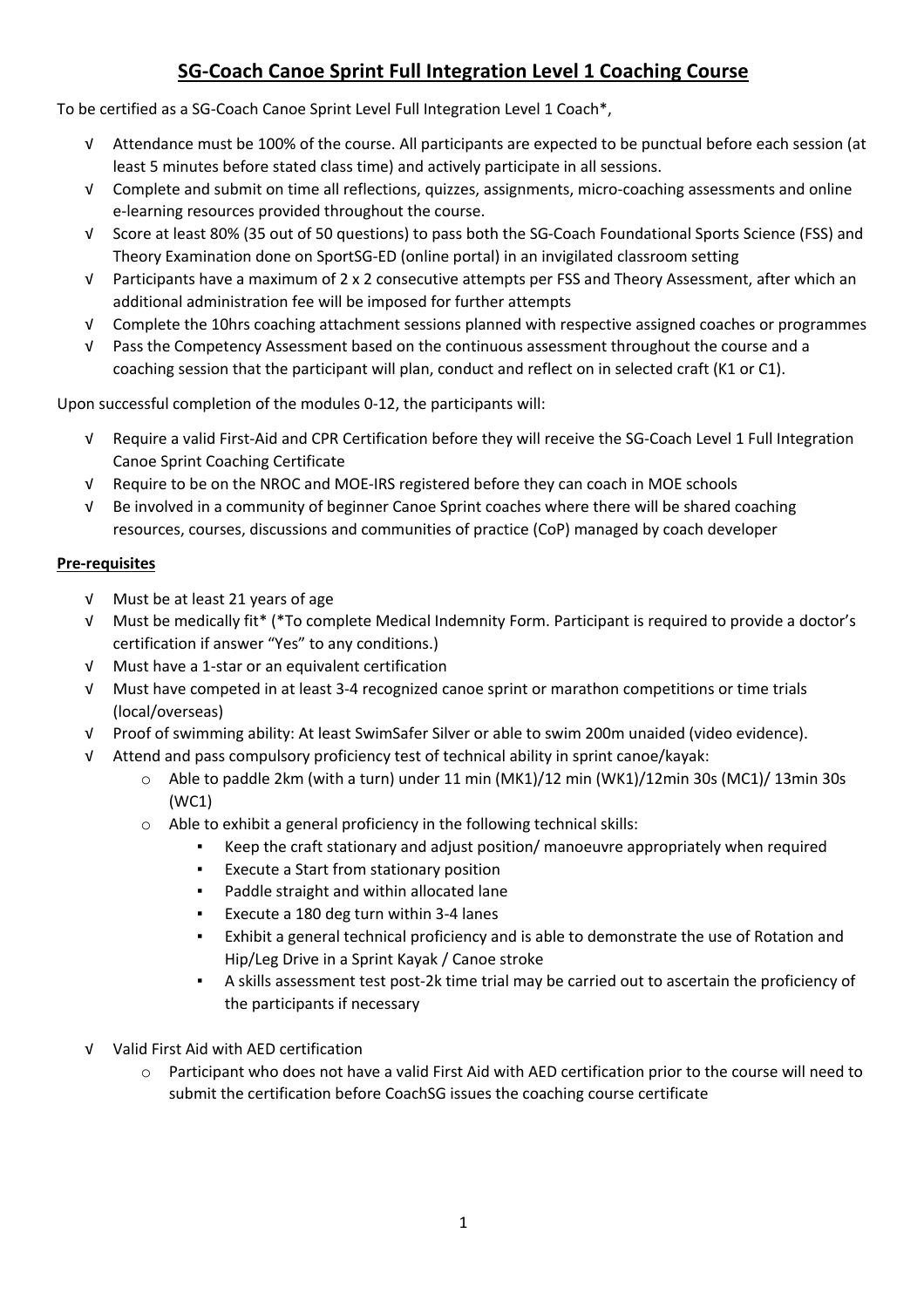## **Course Requirements:**

- 18.5h Theory + 19h Pre-reading/E-learning
- 6h Practical + 10h Coaching Attachment
- Competency Assessment + 2x 1h examination

| <b>Module</b> | <b>Topic</b>                              | <b>Duration</b>                                       |
|---------------|-------------------------------------------|-------------------------------------------------------|
| 0             | Overview and Introduction to Canoe Sprint | $1h + 1h$ pre-reading                                 |
| 1             | <b>Coaching Philosophy and Practices</b>  | $3h + 1.5h$ E-learning                                |
| $\mathcal{L}$ | Sport Development System                  | 30min + 1.5h E-learning                               |
| 3             | Safe Sport and Sport Safety               | $2h + 2h$ E-learning                                  |
| 4             | Anatomy and Physical Preparation          | $1.5h + 3.5h$ E-learning                              |
| 5             | <b>Biomechanics and Technical Skills</b>  | $3h + 1.5h$ E-learning                                |
| 6             | <b>Sport Nutrition</b>                    | 30min + 1.5h E-learning                               |
| 7             | <b>Coaching Para-athletes</b>             | $1h + 1h$ pre-reading                                 |
| 8             | Theories of Coaching                      | $2h + 1.5h$ E-learning                                |
| 9             | The Coaching Process                      | 2h + 2h micro-coaching +1.5h E-learning               |
| 10            | Building a Positive Culture in Our Sport  | 2h + 2.5h E-learning including 1h on sport psychology |
| 11            | <b>Practical Session</b>                  | 3h Kayak, 3h Canoe                                    |
| 12            | <b>Coaching Attachments</b>               | 10 <sub>h</sub>                                       |

#### **Assessments**

- 1. Coaching Competency Assessment
	- If deemed "Not Yet Competent (NYC)", a Coaching Attachment of 10 hours with an appointed coach will be required before another Competency Assessment will be granted.
- 2. SG-Coach Foundational Sports Science Examination (50 questions; 1h; 80% correct to pass)
- 3. SG-Coach Theory Examination (50 questions; 1h; 80% correct to pass)

## **Course Fees**

- \$420/affiliate participant
- \$520/non-affiliate participant

## **Course Capacity**

- Maximum 15 Participants
- Min Capacity 10 Participants

#### **Course Schedule**

| <b>Session</b> | Mode                    | Date                         | <b>Time</b> | <b>Topic</b>                      |
|----------------|-------------------------|------------------------------|-------------|-----------------------------------|
|                | <b>Onsite Practical</b> | 3 <sup>rd</sup> October 2021 | 0700-1000h  | <b>Skills Proficiency Test</b>    |
|                | (Sportshub Water        | $10^{th}$ October 2021       |             |                                   |
|                | Sports Centre)          |                              |             |                                   |
| $\Omega$       | <b>Online Theory</b>    | $14th$ to $31st$ October     | N.A         | All FSS n SG-Coach Theory         |
|                | (E-learning via         | 2021                         |             |                                   |
|                | SportSG-ED platform)    |                              |             |                                   |
|                | Online Theory           | $1st$ November 2021          | 1830-2000h  | Module 0: Overview and            |
|                | (Zoom Session)          | Monday                       |             | Introduction to Canoe Sprint (1h) |
|                |                         |                              |             |                                   |
|                |                         |                              |             | Module 2: Sport Development       |
|                |                         |                              |             | System (30min)                    |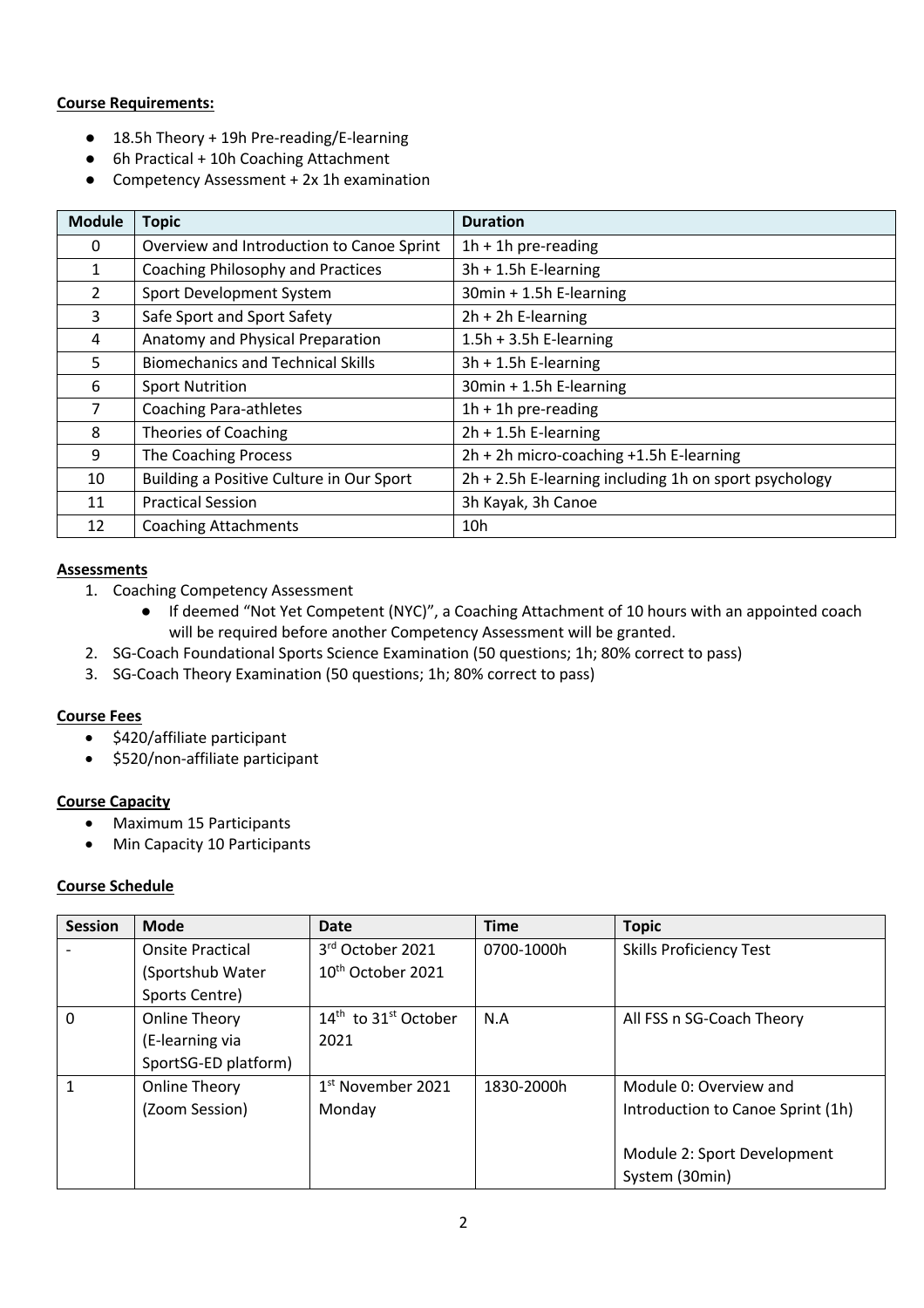| $\overline{2}$ | <b>Online Theory</b>    | 3rd November 2021              | 1800-2100h   | Module 1: Coaching Philosophy and                |
|----------------|-------------------------|--------------------------------|--------------|--------------------------------------------------|
|                | (Zoom Session)          | Wednesday                      |              | Practices (3h)                                   |
| 3              | <b>Practical Onsite</b> | 6 <sup>th</sup> November 2021  | 0700-1000h   | Module 12b: Coaching Attachment -                |
|                | (Sportshub Water        | Saturday                       |              | Part 1 (3h)                                      |
|                | Sports Centre)          |                                |              | National Junior Boys Team                        |
|                |                         |                                |              | <b>National Junior Girls Team</b>                |
|                |                         |                                |              | National Senior Kayak Team                       |
|                |                         |                                |              | <b>National Canoe Team</b>                       |
| 4              | <b>Online Theory</b>    | 6 <sup>th</sup> November 2021  | 1530-1730h   | Module 3: Safe Sport and Sport                   |
|                | (Zoom Session)          | Saturday                       |              | Safety (2h)                                      |
| 5              | Theory and Practical    | 7 <sup>th</sup> November 2021  | 0730-1200h   | Module 5b: Sprint Canoe                          |
|                | Onsite                  | Sunday                         |              | <b>Biomechanics and Technical Skills</b>         |
|                | (Sportshub Water        |                                |              | (1.5h)                                           |
|                | Sports Centre)          |                                |              |                                                  |
|                |                         |                                |              | Module 11b: Canoe Practical (3h)                 |
|                |                         |                                |              |                                                  |
| 6              | <b>Online Theory</b>    | 7 <sup>th</sup> November 2021  | 1530 - 1730h | Module 4: Anatomy and Physical                   |
|                | (Zoom Session)          | Sunday                         |              | Preparation (1.5h)                               |
|                |                         |                                |              |                                                  |
|                |                         |                                |              | Module 6: Nutrition (30min)                      |
|                |                         |                                |              |                                                  |
| $\overline{7}$ | <b>Online Theory</b>    | 8 <sup>th</sup> November 2021  | 1830-2030h   | Module 8: Theories of Coaching (2h)              |
|                | (Zoom Session)          | Monday                         |              |                                                  |
| 8              | <b>Online Theory</b>    | 10 <sup>th</sup> November 2021 | 1830-2030h   | Module 9a: The Coaching Process                  |
|                | (Zoom Session)          | Wednesday                      |              | (2h)                                             |
| 9              | <b>Practical Onsite</b> | 13 <sup>th</sup> November 2021 | 0700-1000h   |                                                  |
|                | Attachment              | Saturday                       |              | Module 12b: Coaching Attachment -<br>Part 2 (3h) |
|                | (Sportshub Water        |                                |              | National Junior boys team                        |
|                | Sports Centre)          |                                |              | National junior girls team                       |
|                |                         |                                |              | National Senior Kayak Team                       |
|                |                         |                                |              | <b>National Canoe Team</b>                       |
| 10             | <b>Practical Onsite</b> | 13 <sup>th</sup> November 2021 | 1430-1530h   | Module 7: Coaching Para-athletes                 |
|                | Attachment              | Saturday                       |              | and briefing                                     |
|                | (MacRitchie Reservoir)  |                                |              |                                                  |
|                |                         |                                |              | Module 12a: Coaching Attachment                  |
|                |                         |                                |              | (4h)                                             |
|                |                         |                                | 1530-1700h   | Grp 1: ACA attachment, Grp<br>$\bullet$          |
|                |                         |                                |              | 2: Paracanoe attachment                          |
|                |                         |                                | 1700-1830h   | Grp 2: ACA attachment, Grp                       |
|                |                         |                                |              | 1: Paracanoe Attachment                          |
|                |                         |                                |              |                                                  |
|                |                         |                                | 1830 - 1900h | Debrief                                          |
|                |                         |                                |              |                                                  |
|                |                         |                                |              |                                                  |
| 11             | Onsite Theory and       | 14 <sup>th</sup> November 2021 | 0730-1200h   | Module 5a: Sprint Kayak                          |
|                | Practical               | Sunday                         |              | <b>Biomechanics and Technical Skills</b>         |
|                |                         |                                |              | (1.5h)                                           |
|                |                         |                                |              |                                                  |
|                |                         |                                |              | Module 11a: Kayak Practical (3h)                 |